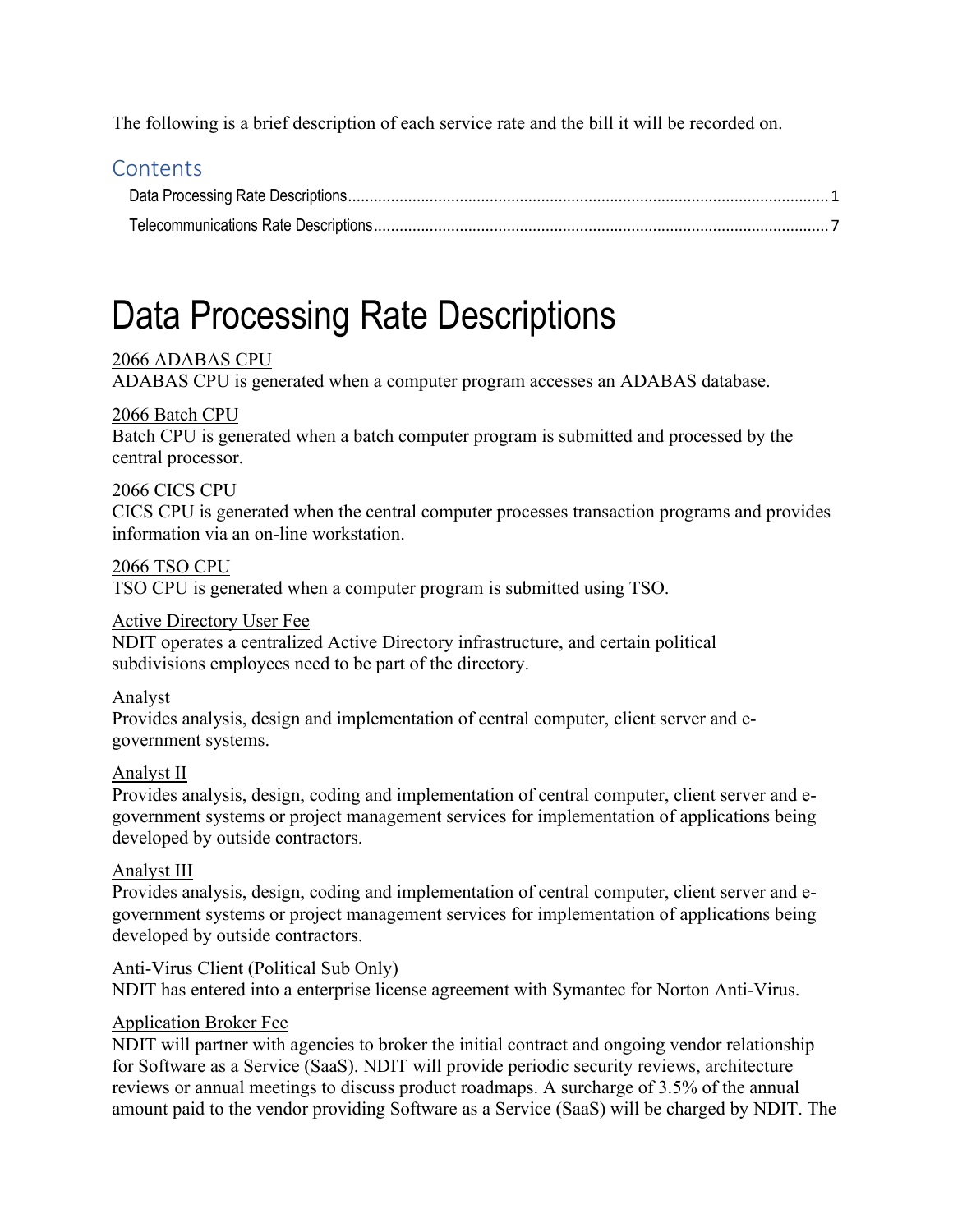fees will be billed monthly with a minimum of \$10 per month and a maximum of \$1,000 per month per application.

#### Architect/Consulting

NDIT staff may enter into an agreement with an agency to perform technology planning services or review progress on an application being developed by outside contractors.

#### AS/400 Batch CPU

Batch CPU is generated when a batch computer program is submitted and processed by NDIT's AS/400 computer. The budgeted rate of \$.21 did not take into consideration the faster processor due to hardware refresh.

#### AS/400 Disk Storage

Disk storage is data stored on NDIT's central AS/400 disk storage device. Bytes of data are stored and billed by data file.

#### AS/400 Interactive CPU

Interactive CPU is generated when the AS/400 processes transaction programs and provides information via an on-line workstation. The budgeted rate of \$.21 did not take into consideration the faster processor due to hardware refresh.

#### Bomgar Hosting

Business Analyst I Business Analyst II Business Analyst III Cognos Advanced Buisness Author User Fee

A Cognos infrastructure is hosted for Business Intelligence applications. There is a one-time user install fee plus a monthly fee for each user accessing the system.

#### Cognos BI Administrator Fee

A Cognos infrastructure is hosted for Business Intelligence applications. There is a one-time user install fee plus a monthly fee for each user accessing the system.

# Cognos BI Business Author User Fee

A Cognos infrastructure is hosted for Business Intelligence applications. There is a one-time user install fee plus a monthly fee for each user accessing the system.

# Cognos BI Consumer User Fee

A Cognos infrastructure is hosted for Business Intelligence applications. There is a one-time user install fee plus a monthly fee for each user accessing the system.

# Cognos BI Professional Author User Fee

A Cognos infrastructure is hosted for Business Intelligence applications. There is a one-time user install fee plus a monthly fee for each user accessing the system.

#### Cognos BI Professional User Fee

A Cognos infrastructure is hosted for Business Intelligence applications. There is a one-time user install fee plus a monthly fee for each user accessing the system.

#### ConnectND Hosting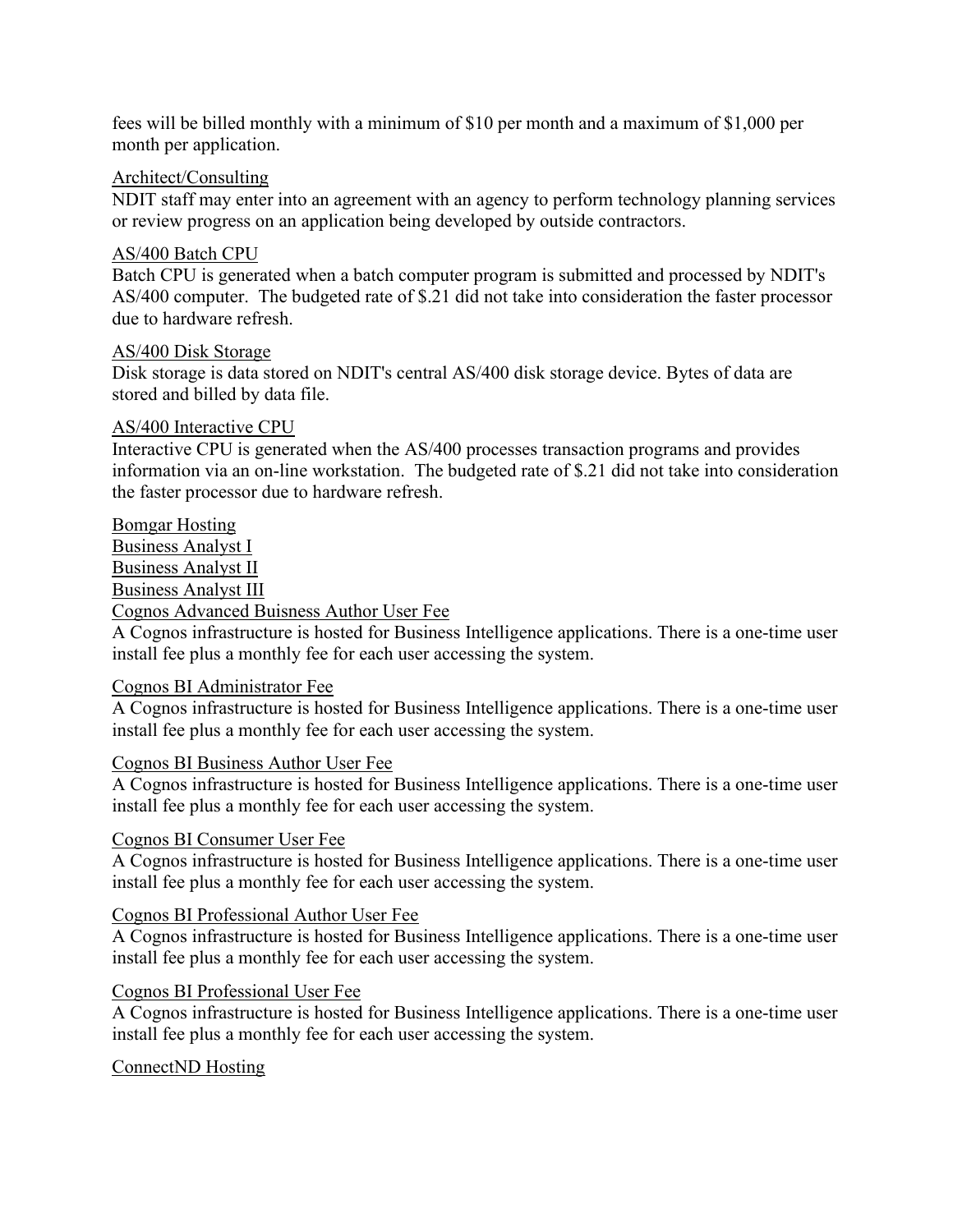NDIT provides hosting of North Dakota's PeopleSoft Enterprise Resource Planning system implementation.

Contract Programming

At times NDIT may have to hire contract programmers to assist in the development of systems.

Database Administrator

Dedicated File & Print User Fee

NDIT offers dedicated servers configured to provide an agency with secure file and printer sharing services. This fee is assessed on a per-user basis and does not include the cost of the server.

#### Dedicated Intel Server (Standard Virtual Server)

NDIT provides the equipment necessary to host an agency's application that requires an Intel based dedicated virtual server.

#### Desktop Support Service - High End PC

Desktop Support is a comprehensive approach to managing all of the personal computers within an organization.

#### Desktop Support Service - Laptop

Desktop Support is a comprehensive approach to managing all of the personal computers within an organization.

#### Desktop Support Service - Standard PC

Desktop Support is a comprehensive approach to managing all of the personal computers within an organization. Future device replacements in accordance with the Enterprise Architecture PC Life Cycle Guidelines are included in the monthly rate.

#### Desktop Support Service - Tablet

Desktop Support is a comprehensive approach to managing all of the personal computers within an organization

#### Desktop Video

Provides user access and authentication for desktop video client.

#### Disk Storage

Disk storage is data stored on NDIT's central disk storage devices. Bytes of data are stored on tracks and billed by data file.

#### Disk Storage - Basic (dedicated)

Disk Storage - Basic (on demand)

Basic disk storage service is for data stored on NDIT's central disk storage devices that does not require high availability or high performance. Data replication options are not available. Typical usage includes non-critical, non-transactional data.

#### Disk Storage - File Share (dedicated)

Disk Storage - File Share (on demand)

File Share disk storage service is data stored on NDIT's central disk storage devices. It is reserved for specific non-transactional data. Typical usage includes File and Print data. Data replication options are available.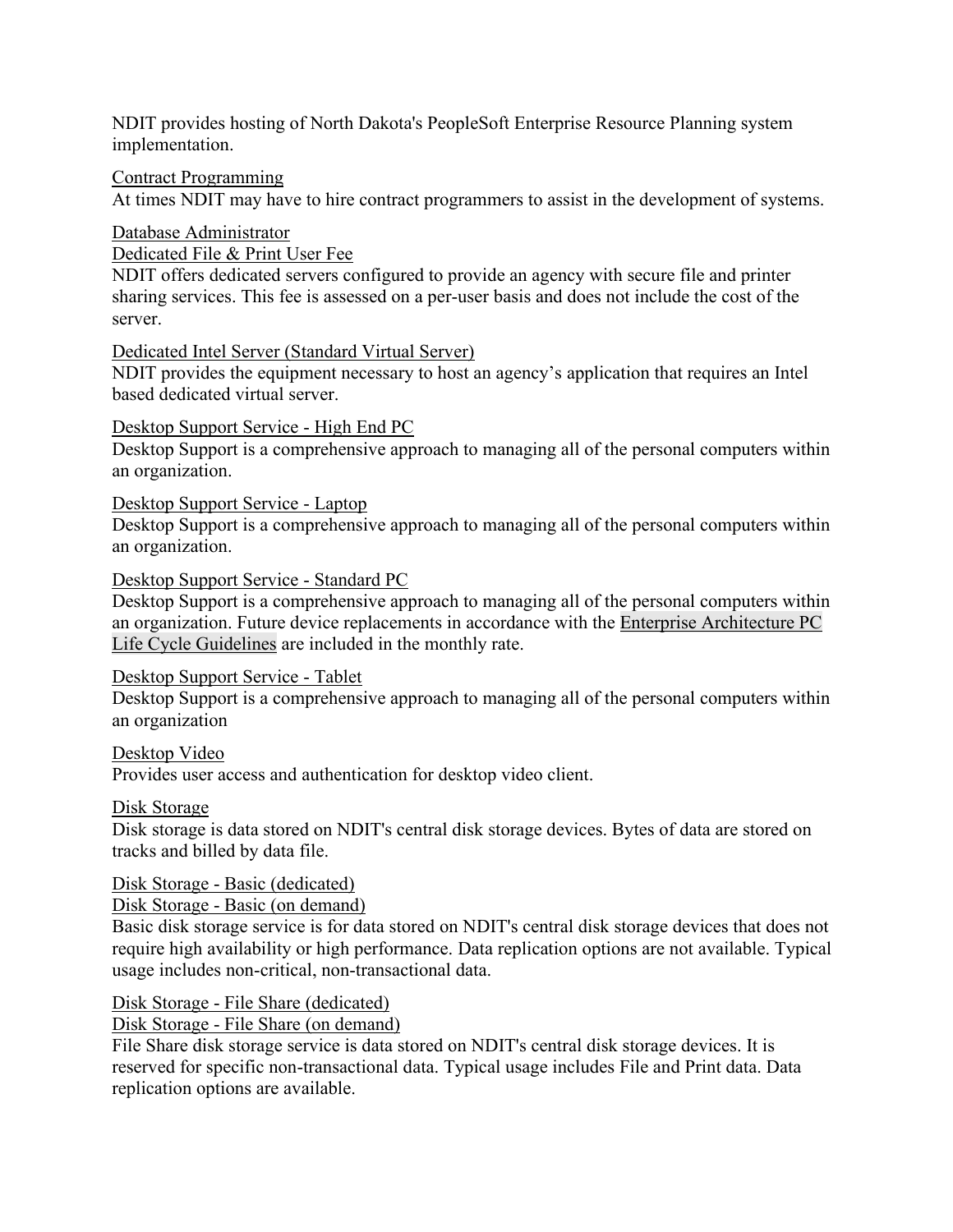Disk Storage - Premium (dedicated)

Disk Storage - Premium (on demand)

Premium disk storage is data stored on NDIT's central disk storage devices that requires high performance or high availability. Data replication options are available. Typical usage includes databases and transactional data.

# EDMS FileNet User Fee

NDIT provides a centralized Electronic Document Management System (EDMS). Customers are assessed a one-time license install fee plus a monthly fee for each software license needed to handle the volume of forms processed by their agency.

EDMS FileNet User with BPM Add-on Fee

NDIT provides a centralized Electronic Document Management System (EDMS).

# EDMS ILinx Data Capture

EDMS ILinx Email Import

Email Encryption

A centralized e-mail encryption service exists for agencies that need to exchange secure messages with external entities. There is a one-time user install fee plus a monthly fee for each user accessing the system.

Email Quota (Additional Storage)

NDIT allows for additional storage to be acquired for email mailboxes.

Endpoint Hard Drive Encryption - Hardware Based (WAVE)

Endpoint Hard Drive Encryption - Software Based (BitLocker)

Enterprise Project Management Office Fee

Project Oversight monitors and guides information technology projects with budgets of \$500,000 and up, and for projects under \$500,000 that the state CIO has determined require monitoring.

Forms Design

Provides analysis and design of state forms to meet the customer's business needs and State Forms Design Standards.

# Help Desk - Auto-Discovery Agent

NDIT provides an optional service to deploy auto-discovery agents on hardware dedicated to their agency for those utilizing Configuration Management Database (CMDB) services.

Help Desk - Service Management Tool

NDIT provides users an IT Service Management Tool for users to authenticate into the system for the purpose of processing and fulfilling work.

#### Help Desk - Tier-1 Support

NDIT provides 24/7 Tier-1 telephone and online support. An optional service for those agencies who choose not to log all of their incidents themselves.

# IT Analyst

K-12 Data Warehouse Hosting

NDIT provides hosting of the cmERDC Viewpoint Data Warehouse for K-12 schools in North Dakota.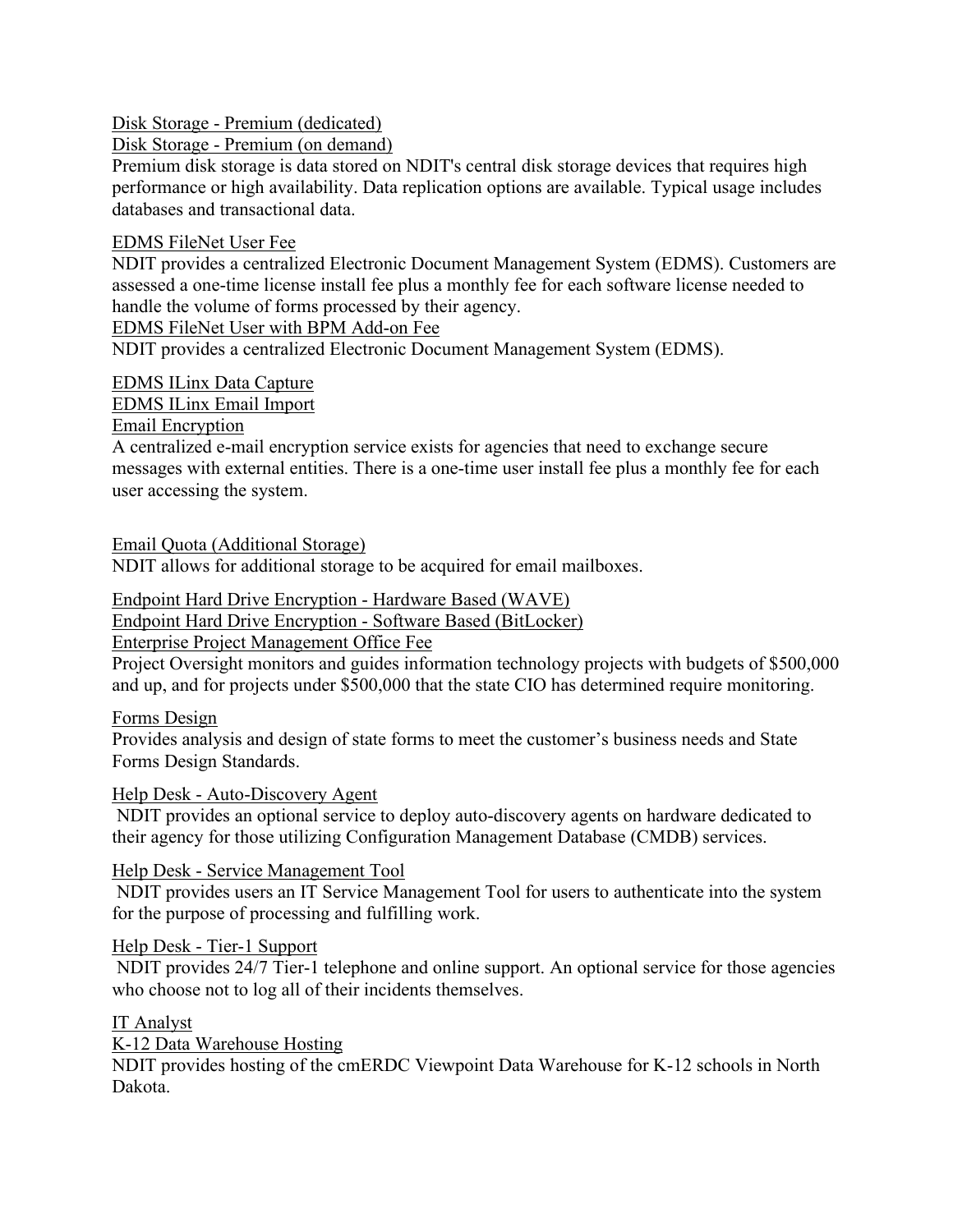#### LYNC Desktop Sharing

LYNC Desktop Sharing is an additional license for LYNC that allows a user the ability to share their desktop with other users.

#### Managed Firewall

#### Master Data Management

Rates are determined by record count. Licenses are purchased from the vendor, and prices vary depending upon quantity. Therefore, cost estimates are developed on a case-by-case basis.

#### Metro Area Network Access (Political Sub Fiber)

A dedicated fiber connection for political subdivision customers in select city locations to connect to the statewide area network.

#### Metro Area Network Access Fiber

NDIT has a dedicated fiber connection for customers in select city locations to connect to the statewide area network.

Micrographics (Scanning) Micrographics specialists prepare documents for filming.

#### Multi-Factor Authentication

#### Office 365 Pro Plus

Microsoft Office 365 Pro Plus is a monthly subscription based service that includes a suite of features and software, including traditional desktop office applications, Office Online (webbased apps), mobile apps, and cloud storage.

#### Oracle Application Hosting

NDIT operates dedicated equipment necessary to host agencies Oracle applications.

#### Power BI

PowerSchool Fee

NDIT provides PowerSchool information management system hosting for K-12 schools in North Dakota.

#### Project Manager

#### Records Management Fee

Information management analysts assist in establishing and maintaining records management programs.

# SCCM Client

# Senior Analyst

Provides analysis, design, coding and implementation of central computer, client server and egovernment systems or project management services for implementation of applications being developed by outside contractors.

#### Senior Project Manager

Server Administrator/Application Support

This fee is only assessed for work that extends beyond the scope of normal administrative duties included in the server/application hosting fees.

#### Server Room (Includes Device Conn.)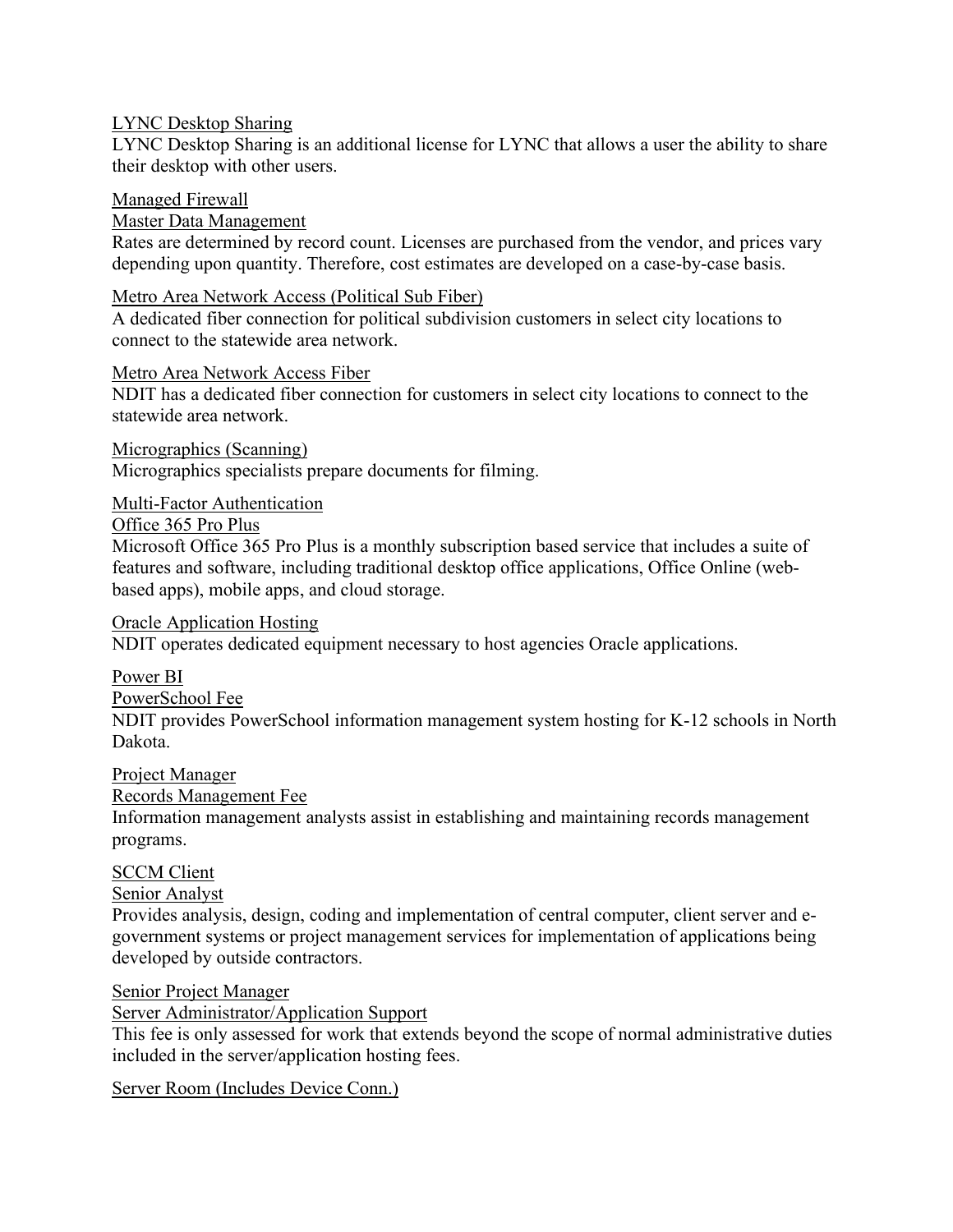Secure server room to house agency servers. This location includes card key access, computer racking, conditioned power and an uninterruptible power supply.

#### Shared File & Print User Fee

NDIT operates a centralized server configured to provide multiple agencies with secure file and printer sharing services. This fee includes the cost of the centralized server and is assessed on a per-user basis.

#### Sharepoint Enterprise (MOSS) Fee

NDIT provides a centralized Microsoft SharePoint infrastructure. A one-time user install fee plus a monthly fee is assessed for each user accessing the system.

#### Sharepoint Foundation (WSS) Fee

NDIT provides a centralized Microsoft SharePoint infrastructure. A monthly fee is assessed for each user accessing the system.

SQL Application Hosting NDIT provides the equipment necessary to host agencies SQL applications.

#### State Exchange Email

Microsoft Exchange services are available to political subdivisions that require email functionality beyond the basic POP3/SMTP service provided with their statewide network connectivity. A monthly fee is assessed for each e-mail account.

#### State Website Platform

The State Website Platform allows agencies to have full-featured websites for \$35/mo without any additional up-front development costs or ongoing maintenance fees.

#### Switch Port Activation – Ethernet

Activates a network socket in the wall for connecting an Ethernet-enabled device.

#### Tape Library Storage

Tape storage is generated when data is stored on tape cartridges.

#### Technology Fee

Network access charge is assessed for each state FTE for statewide area network access and other network services.

#### TSM Disk Backup

Tape backup storage is provided for all disk storage services.

#### VPN Client (Pol. Sub.)

A Virtual Private Network uses encryption and tunneling to connect users or sites on a public network to the statewide network.

#### VPN Client - Netmotion (Session Persistence)

A Virtual Private Network uses encryption and tunneling to connect users or sites on a public network to the statewide network.

# Web Hosting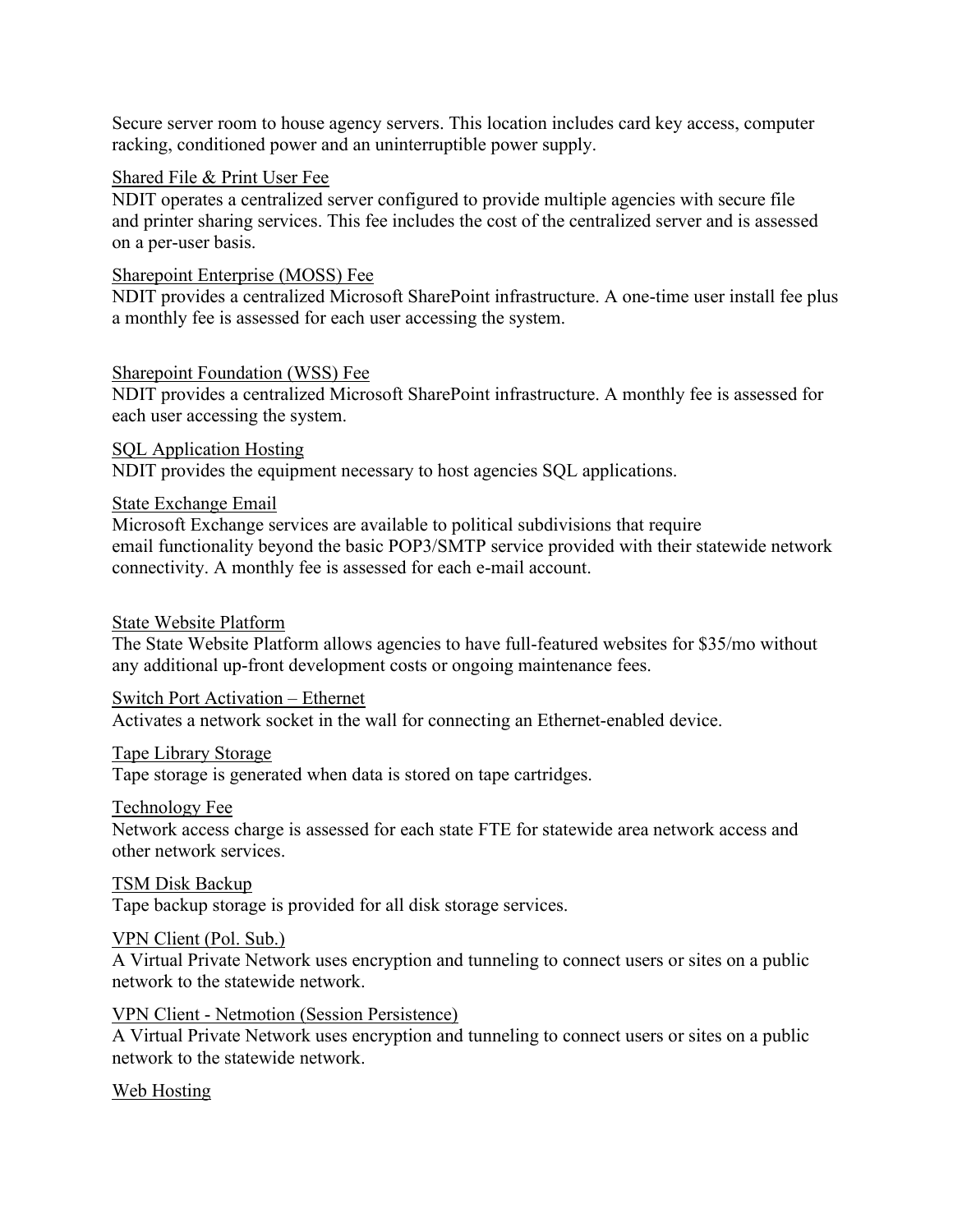NDIT provides web servers to host an agency's web site and make it accessible to the public via the internet.

#### Web Streaming Services

Web streaming is creating an audio/video broadcast for the purpose of viewing it online through a web browser.

Website Quality Scanning Service Websphere Application Hosting NDIT provides the equipment necessary to host agencies Websphere applications.

# Wide Area Network Access (ETS-10)

These dedicated connections represent circuit capacity required for a customer to connect to the state wide area network. Base connectivity for state agencies with non-fiber endpoints on STAGEnet is currently 5 Mbps. While the 5 Mbps option will still be available NDIT is recommending that these locations budget for 10 Mbps of bandwidth and this change is reflected in the 15-17 Biennium Data Processing Budgeted rate schedule. There are additional bandwidth options available for additional cost.

#### Wide Area Network Access (Political Sub ETS-10)

These dedicated connections represent circuit capacity required for a political subdivision customer to connect to the statewide network. Base connectivity for political subs with non-fiber endpoints on STAGEnet is currently 5 Mbps. While the 5 Mbps option will still be available NDIT is recommending that these locations budget for 10 Mbps of bandwidth and this change is reflected in the 15-17 Biennium Data Processing Budgeted rate schedule. There are additional bandwidth options available for additional cost.

#### Wide Area Network Access Add-on (Broadband)

Broadband connections are for small offices to connect to the statewide network.

#### Wide Area Network Access Add-on (Broadband)

These connections are for small offices to connect to the statewide network.

#### Wireless Access Point

NDIT provides a managed and monitored 802.11abg wireless network solution.

# Telecommunications Rate Descriptions

#### 800 Service

NDIT will charge a per-minute rate for inbound toll-free service.

# Add-on Module

Add-on modules provide additional telephone keys that can be customized to enhance productivity.

# Analog Port

Analog ports are used for fax machines, modems, and specialized communications equipment.

# Call Center Agent

Symposium is a diverse suite of customer interaction solutions for agency call centers.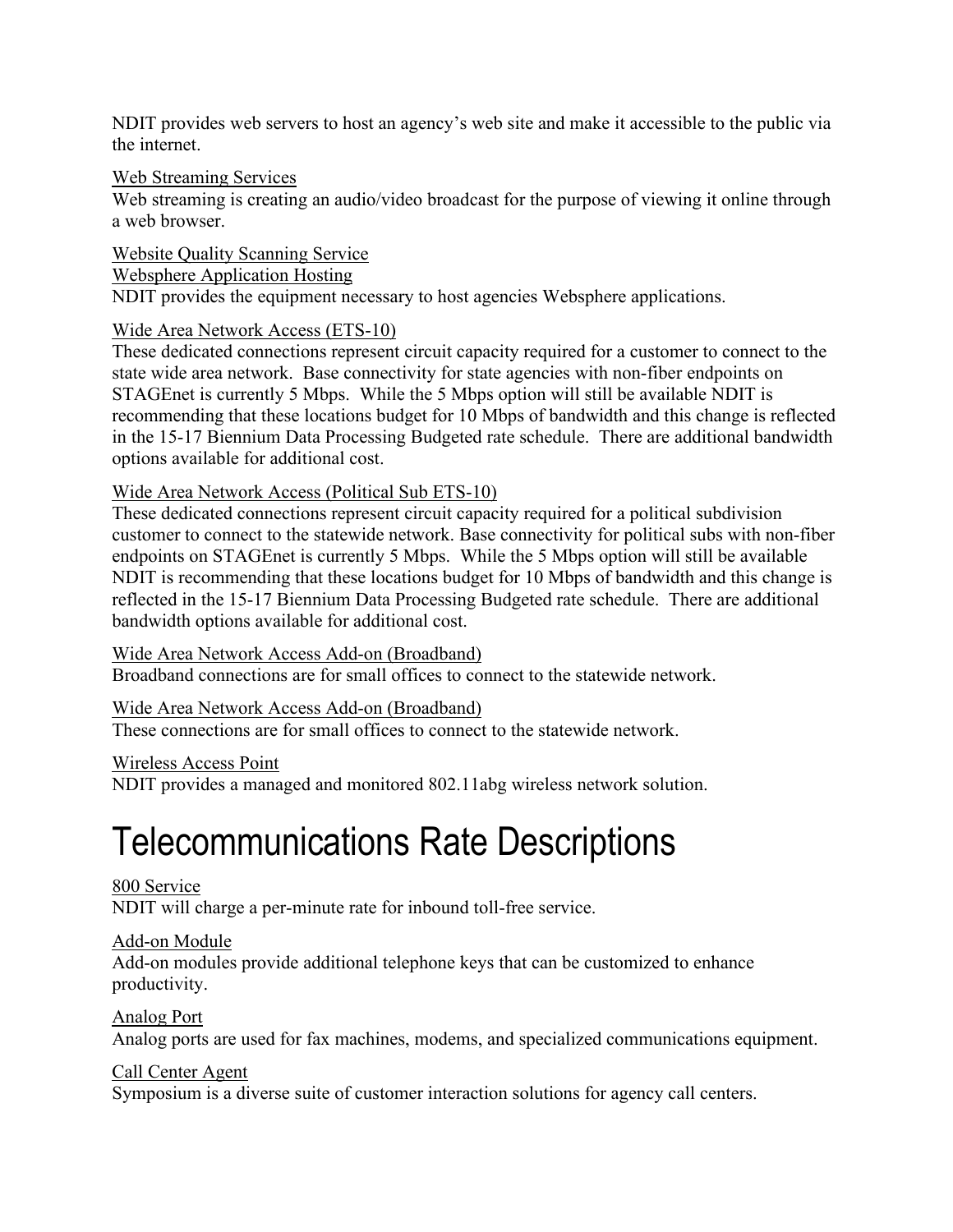Call Recording

Call recording allows agencies to record incoming or outgoing phone calls.

Calling Cards Call

NDIT has contracted with a long-distance provider for calling card calls.

#### Conference Call Bridge Long Distance

NDIT will offer Conference Bridging to individuals by request. Each individual will be issued a moderator number and participant passcode. NDIT will charge a per-minute rate to

#### In-State Directory Assistance

Directory assistance charges occur when someone calls the telephone company to obtain an unknown telephone number.

Interactive Voice Response (IVR) IVR applications and systems allow people to interact with information over the telephone.

#### International Long Distance

NDIT will charge a per-minute rate for all calls placed from the state's network system to anywhere outside the Continental United States.

#### Long Distance

NDIT will charge a per-minute rate for all calls placed from the state's network system to anywhere in the Continental United States.

Mobile Suite Cell Phone

Network Analyst

This rate will be used only when a customer needs substantial assistance on a specific agency issue.

#### Out-of-State Directory Assistance

Directory assistance charges occur when someone calls the telephone company to obtain an unknown telephone number.

# Pexip audio/video conferencing VMR

Phone Extension

A phone extension requires specialized wiring allowing a secondary instrument to share a single port on a telephone switch.

Phone-Basic Service (per circuit) Basic phone service is the activation of a port in an NDIT provided telephone switch.

# Professional Speaker/Display Phone

This telephone has a speaker and a larger display with additional functionality.

Scheduled Audio Conference

Telephone Systems Analyst

The Telephone Systems Analyst rate only applies to applications that are specific to a customer's business application and require a substantial amount of the analyst's time.

Video Conference Recording